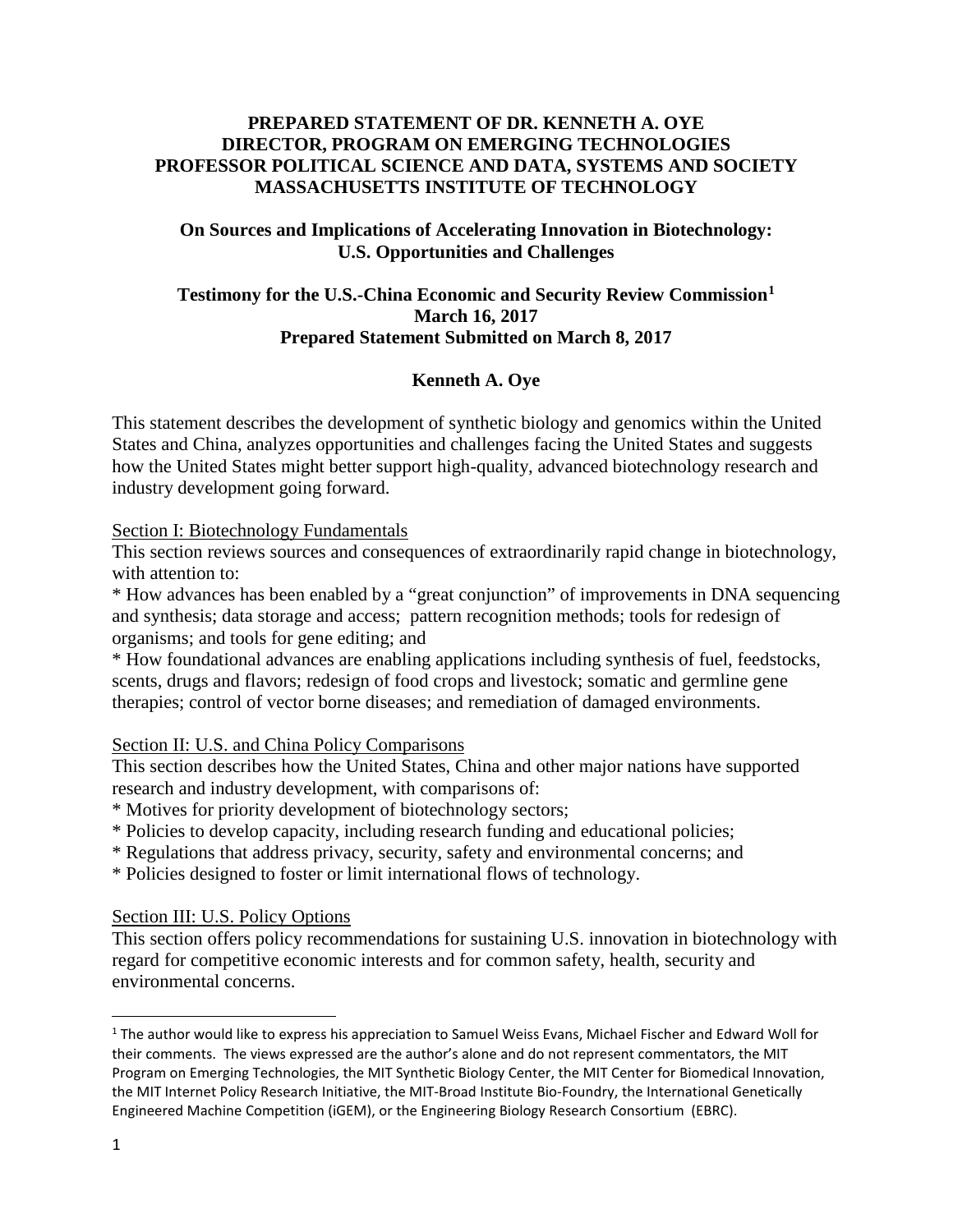### **Section I: Explaining Rapid Innovation in Biotechnology**

In the past five years, the field of synthetic biology has come of age. Tales of unrealized promise have been supplanted by partially and fully realized applications in agriculture, materials synthesis, and therapeutics, with next generation bio-remediation of contaminants, control of invasive species, and limitation of vector borne diseases on the horizon. This remarkable burst of innovation has been enabled by an unusual conjunction of several technological developments.



First, the efficiency of DNA sequencing and oligo and gene synthesis has increased dramatically. In the figure above, compiled by Rob Carlson, the vertical axis is an exponential. Reductions in the cost of sequencing, shown in the blue line, are at a rate that makes Moore's law look slow.<sup>[2](#page-1-0)</sup>

<span id="page-1-0"></span> <sup>22</sup> [http://www.synthesis.cc/synthesis/2016/03/on\\_dna\\_and\\_transistors](http://www.synthesis.cc/synthesis/2016/03/on_dna_and_transistors)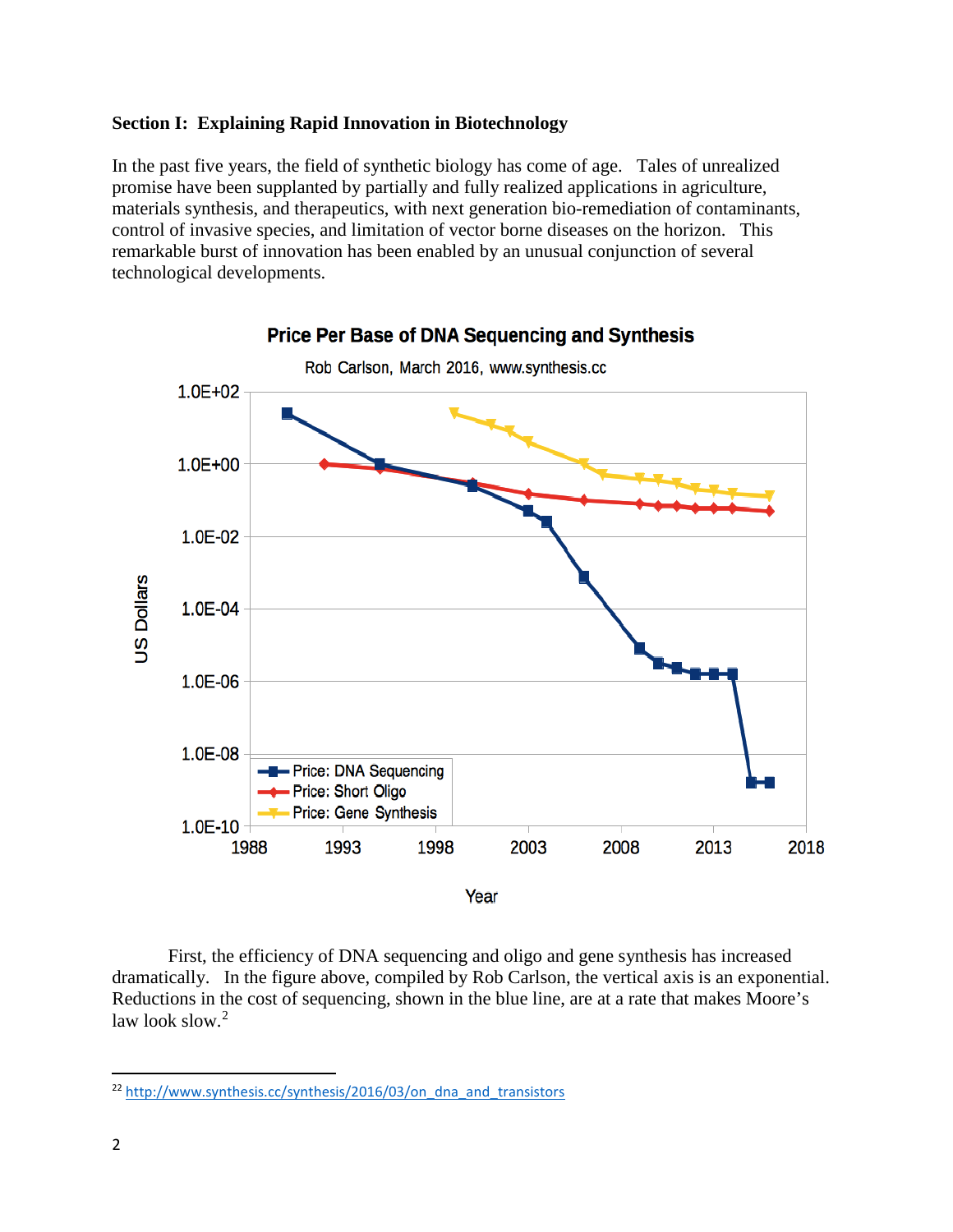

 Second, the revolution in sequencing has, in turn, fostered an explosion in the amount of genomic data deposited in data bases. In the figure above, also with an exponential vertical axis, genomic information deposited rockets upward.

Third, the revolution in applied biotechnology has also been enabled by improved access to phenotypic information and health care records that are linked to genomic information including the spread of electronic health records.

Fourth, the development of advanced computational tools has aided in inferring the effects of genetic alterations and in constructing data bases on the functions served by genetic elements and parts.

Fifth, the development of software tools to aid in the redesign of biological systems such as SGI Archetype have improved the predictability and reduced the cost of producing blueprints for biological engineering.

Finally, improved gene editing tools have greatly reduced the cost of translating blueprints into alterations of genetic material and have increased the accuracy of alterations. The development of CRISPR-Cas9 by the Doudna group at UC Berkeley and Zhang and Church groups at MIT-Harvard-Broad represents a substantial improvement over zinc fingers and talens. Further advances in gene editing tools including base editing are certain to come.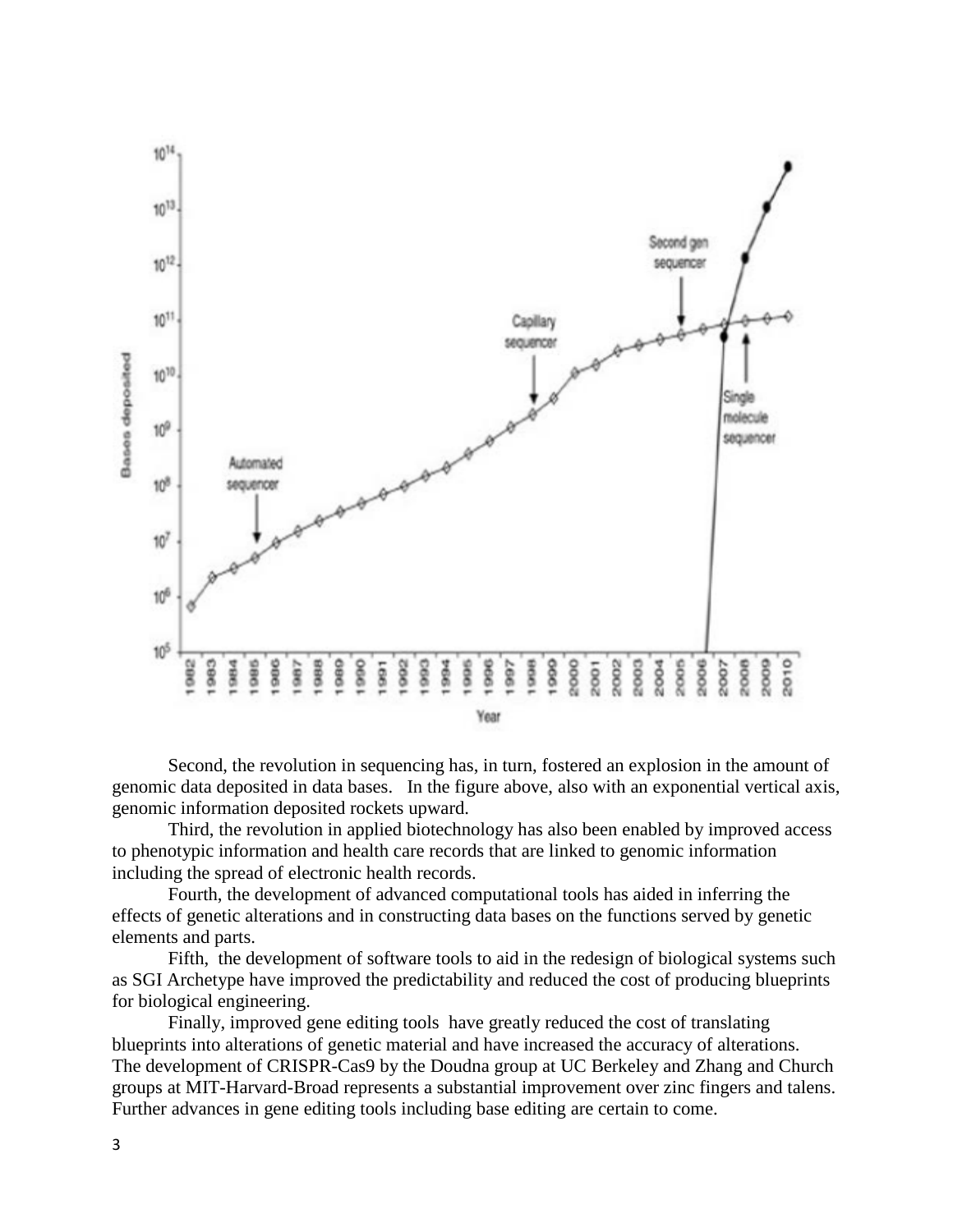# GENE EDITING TOOLS: ZINC FINGERS / TALENS / CRISPR-CAS9



**GENOME EDITING** 

# with improved specificity

Ian M. Slaymaker,<sup>1,2,3,4</sup>\* Linyi Gao,<sup>1,4</sup>\* Bernd Zetsche,<sup>1,2,3,4</sup> David A. Scott,<sup>1,2,3,4</sup> Winston X. Yan,<sup>1,5,6</sup> Feng Zhang<sup>4,2,3,4</sup> †

The RNA-guided endonuclease Cas9 is a versatile genome-editing tool with a broad range of applications from therapeutics to functional annotation of genes. Cas9 creates double-strand<br>breaks (DSBs) at targeted genomic loci complementary to a short RNA guide. However, Cas9 can cleave off-target sites that are not fully complementary to the guide, which poses major challenge for genome editing. Here, we use structure-guided protein engineering to improve the specificity of Streptococcus pyogenes Cas9 (SpCas9). Using targeted deep sequencing and unbiased whole-genome off-target analysis to assess Cas9-mediated DNA cleavage in human cells, we demonstrate that "enhanced specificity" SpCas9 (eSpCas9) variants reduce off-target effects and maintain robust on-target cleavage. Thus, eSoCas9 could be broadly useful for genome-editing applications requiring a high level of specificity.

# Rationally engineered Cas9 nucleases High-fidelity CRISPR-Cas9 nucleases with no detectable genome-wide off-target effects

Benjamin P. Kleinstver-<sup>15</sup>\*, Vikram Pattanayak<sup>1,5\*</sup>, Michelle S. Prew<sup>1</sup>, Shengdar Q. Tsai<sup>1,3</sup>, Nhu T. Nguyen<sup>1</sup>, Zongdi Zheng<sup>3</sup> & J. Keith Joung<sup>1,3+</sup>, Vikram Pattanayak<sup>1,5\*</sup>, Michelle S. Prew<sup>1</sup>, Shengdar Q. Tsai<sup>1,</sup>

 $\textsc{CRISPR}-\textsc{Case}$  mucleases are widely used for genome editing but can induce unwanted off–target mutations. Exist<br>in strategies for reducing genome-wide off–target effects of the widely used Streptooccus progenes Case (Sp target events undetectable by genome-wide break capture and targeted sequencing methods. Even for atypical, repetitivity and target sites, the vast majority of off-target mutations induced by wild-type SpCas9 were not dete With its exceptional precision, SpCas9-HF1 provides an alternative to wild-type SpCas9 for research and therapeut<br>applications. More broadly, our results suggest a general strategy for optimizing genome-wide specificities applications. More broadly<br>CRISPR-RNA-guided nucle

It is important to note that the revolutionary pace of change in biotechnology is the product of all of these developments, not improvements in gene editing tools alone. We can expect further acceleration in biotechnological innovation as synthetic biology comes to interface more effectively with systems biology.

These advances in fundamentals of biotechnology have enabled a broad range of applications. MIT technologists are developing nitrogen fixating non-legumes and Aquabounty has developed a variety of salmon that is more efficient in converting feed into fish. Firms have modified algae to produce low value biofuels and redesigned yeast to produce high value anti-malarial drugs, scents, and flavors. Laboratories at Stanford, University of California and Concordia have even created pathways in yeast to convert glucose into hydrocodone and morphine. The Church lab at Harvard took a large step toward xenotransplantation by using multiplex gene editing to eliminate over 60 Porcine Embedded Retro-Viruses (PERVs). Medical researchers now have over 300 somatic cell gene therapies under development and a team at Sun Yat Sen University has attempted human germline modification for a genetic blood disorder. Finally, teams in London, San Diego and MIT are developing gene drive technologies to edit the genes of plants and animals in wild populations, with the potential to contain vector borne diseases and to eradicate invasive species.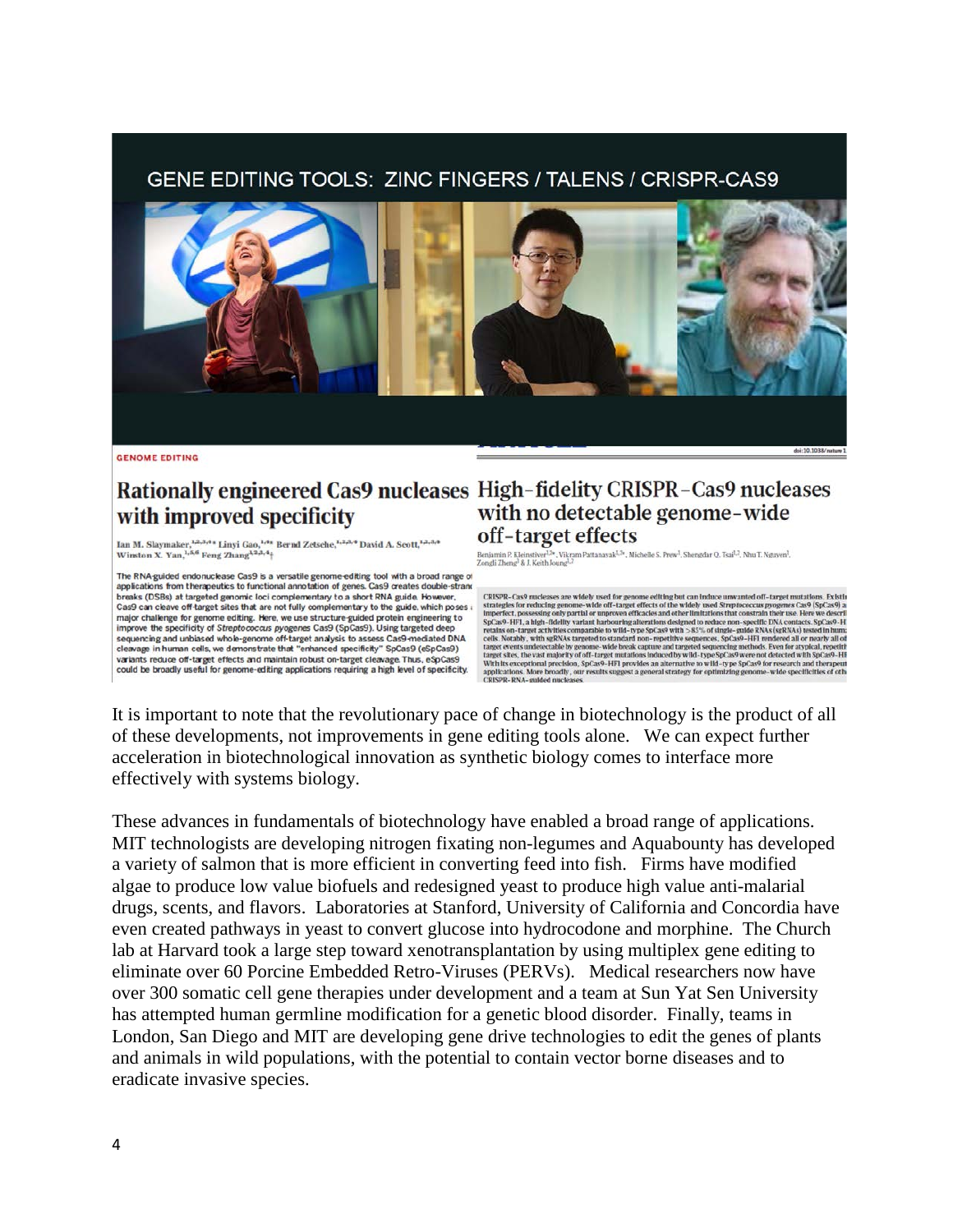

The blurring of the line between information technology and biotechnology is fundamental to most of these applications. For example, Manolis Kellis of MIT combined genomic, phenotypic and health record information and applied advanced methods from artificial intelligence to generate an hypothesis on the location of an obesity switch, then tested his proposition through gene editing, culturing cells and conducting trials on animals. Access to and analysis of information is now as critical to biological engineering as editing, splicing and synthesizing genes.<sup>[3](#page-4-0)</sup>

<span id="page-4-0"></span><sup>&</sup>lt;sup>3</sup> "FTO Obesity Variant Circuitry and Adipocyte Browning in Humans," New England Journal of Medicine 2015; 373:895-907September 3, 2015DOI: 10.1056/NEJMoa1502214 <http://www.nejm.org/doi/full/10.1056/NEJMoa1502214?rss=searchAndBrowse#t=article>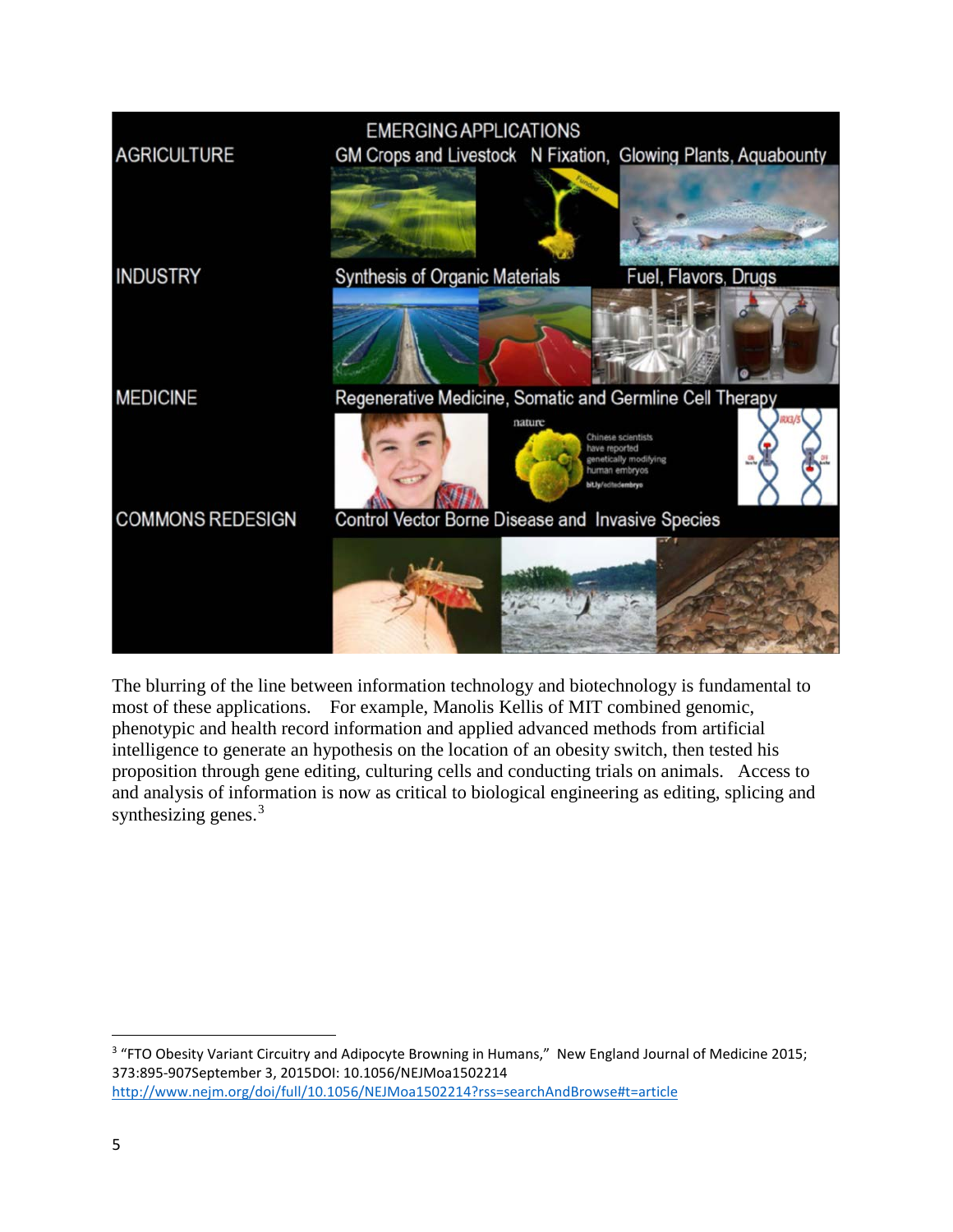### **Section II: Comparing U.S. and Chinese Biotechnology Policies**

This section describes how the United States, China and other major nations have supported research and industry development, with comparisons of:

- Motives for priority development of biotechnology sectors;
- Policies to develop capacity, including research funding and educational policies;
- Regulations that address privacy, security, safety and environmental concerns; and
- Policies designed to foster or limit international flows of tech2.

**Why is China seeking to develop its biotech sector?** China's motives for development of biotechnologies are similar to those of the US, Europe, Japan, and India. All OECD nations and most rapidly industrializing developing countries have made development of biotechnologies a priority. Across the board, there is recognition of the increasing economic significance of biotechnology in materials fabrication, redesign of plants and animals for production of food, and development of advanced therapeutics.

China's interest in biotechnology is also driven by peculiarities of Chinese circumstance. The need for enhanced efficiency in agriculture and aquaculture is stoked by the scarcity of arable land and water. The need for cleaner fuels is stoked by world class pollution problems with rapid growth and dependency on coal and traditional biomass and by dependency on imported oil. The need for advanced methods of environmental remediation and restoration is stoked by loads imposed by traditional methods of reprocessing E waste and recycling paper and metals. Most fundamentally, advanced biotechnologies are a key element of Chinese plans to substitute high value clean sectors for low value dirty manufacturing.

China's interest in advanced biotechnology is also driven by a belief that this is an area where China can excel relative to the U.S. and Europe. As other nations commit resources to biotechnologies, China has advantages that may contribute to competitive success over the long term. Relative to the US, Chinese enjoys an advantage with respect to excellence in secondary level STEM education and the ability to direct substantial public resources to biotechnology sectoral development. Relative to Europe, China enjoys an advantage in ability to tune regulations and policies on privacy, intellectual property and environment.

### **How is China building its domestic capabilities in biotechnology?**

Public financial resources are being used to develop industrial and educational infrastructure. The emergence of firms like BGI as the lowest cost highest volume gene sequencing firms in the world and the emergence of high quality synthetic biology educational programs in top tier and second tier Chinese universities and the headline advances by Chinese researchers in areas such as human germline modification have been fostered by strategically coherent and substantial infusions of funds. Official numbers on Chinese public funding are both hard to come by and are inherently suspect. While it is clear that Chinese public funding for development of biotechnologies is significant and has had substantial effects, we do not have a credible basis for determining whether it is commensurate with U.S. public funding via DARPA, IARPA, NIH, DoE and NSF.

Chinese biotechnology firms have been active in international mergers and acquisitions to secure ownership of key technologies. For example, back in 2012, BGI substantially enhanced its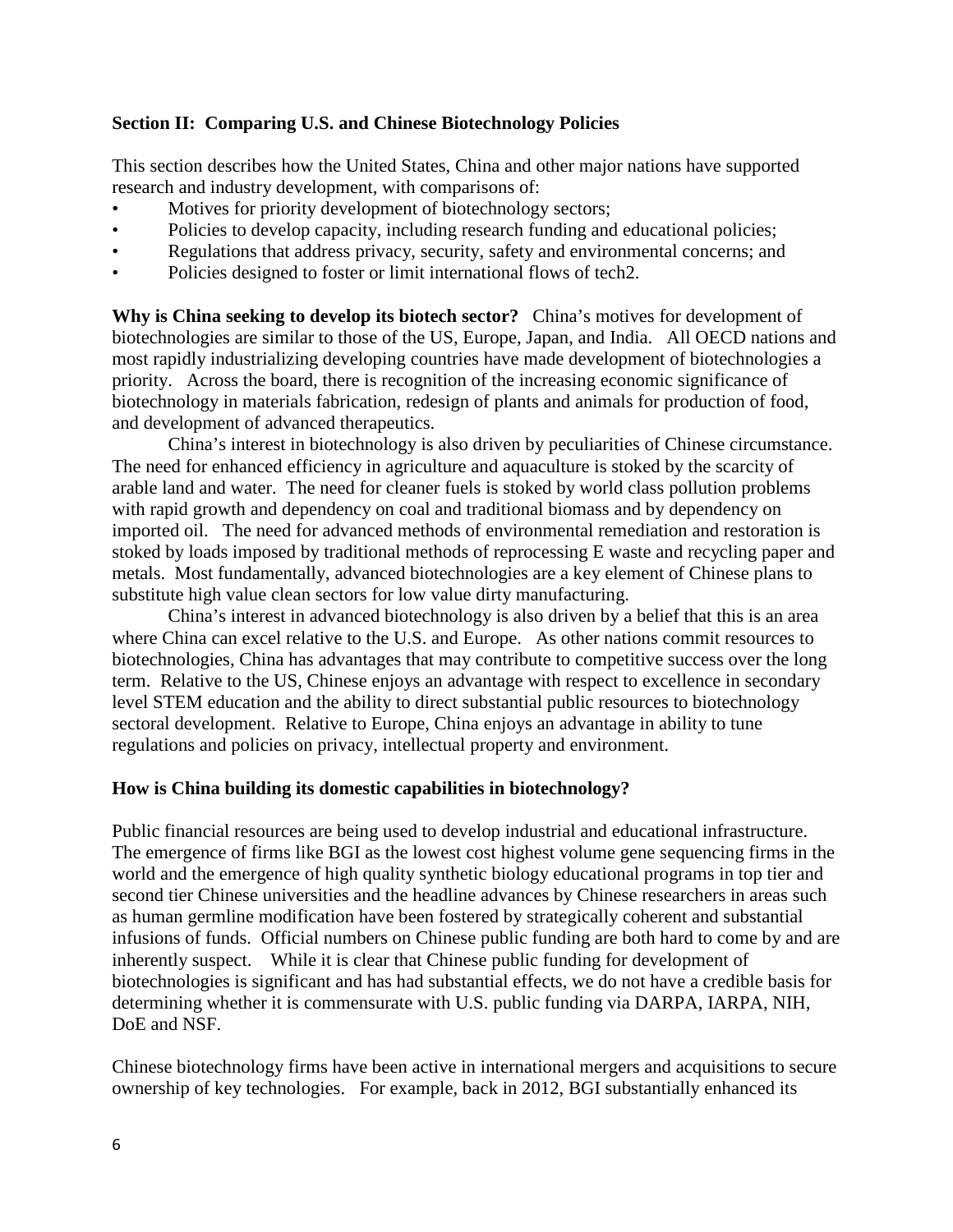capacity for sequencing by acquiring Complete Genomics for \$120 million.<sup>[4](#page-6-0)</sup> More recent acquisitions appear to also improve market access as well as ownership of technologies. ChemChina acquire Syngenta AG for about \$43 billion. Humanwell Healthcare Group acquired Epic Pharma for \$550 million. Creat Group Corp acquire Bio Products Laboratory Ltd., a maker of human blood plasma products in the U.K., for \$1.2 billion. Shanghai Fosun Pharmaceutical Group Co offered to India's Gland Pharma Ltd., which is focused on injectable drugs.<sup>[5](#page-6-1)</sup>

The effect of regulatory differences on development of biotechnology is complex. Chinese rules on environmental protection appear to be far less constraining than equivalent regulations in Europe, where uncontained agricultural and environmental applications of synthetic biology are effectively barred, and slightly less stringent than regulations in North America, with less clear standards for presentation of evidence on environmental effects. Chinese rules on biosecurity appear to be less stringent and explicit than U.S. equivalents, with DURC policies governing research and Australia Group guidelines on licensing and documentation governing transborder movements. Chinese rules on privacy and data utilization are unclear, but appear to be less restrictive than U.S. or European protections. On balance, it appears that Chinese firms are likely to have greater freedom to operate than their US or European counterparts, but the opacity of regulations and firm level practices precludes definitive statements on this point.

# **What relationships have Chinese firms, research institutes, or universities developed with U.S. universities and research institutions in biotechnology?**

Chinese universities have engaged in a typical array of international exchange and outreach activities, with research partnerships with US, European and Japanese counterparts and with substantial participation in international educational collaborations. The most significant educational activity is Chinese participation in U.S. doctoral programs in biological engineering, molecular biology, systems biology, chemical engineering and computer science. To provide some sense of the scale of Chinese engagement in U.S. S&E education, consider the following figures.

<span id="page-6-0"></span> <sup>4</sup> https://dealbook.nytimes.com/2012/09/17/chinese-company-to-acquire-dna-sequencing-firm/ and https://www.genomeweb.com/sequencing-technology/bgi-halts-revolocity-launch-cuts-complete-genomics-staffpart-strategic-shift

<span id="page-6-1"></span><sup>5</sup> https://www.bloomberg.com/news/articles/2016-07-05/china-inc-goes-on-a-buying-spree-for-global-healthcare-assets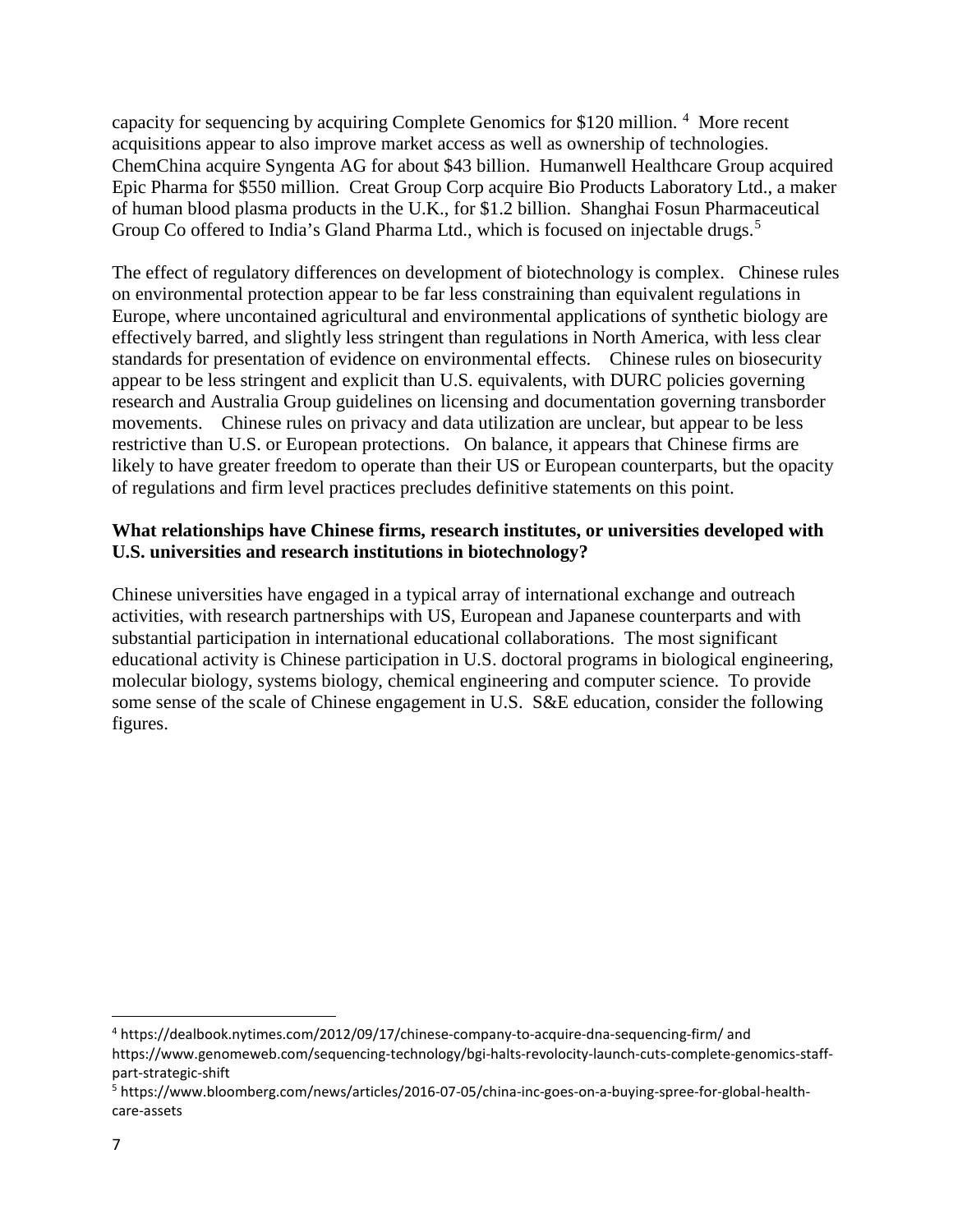

The first figure above presents international student data in S&E doctoral programs by region of origin. The second figure presents the same data rescaled on equivalent vertical axes to underscore the extent to which Chinese students are found in U.S. doctoral programs.

International collaborative activities appear to be valued highly by the government of China. One informal indicator may be found in the International Genetically Engineered Machine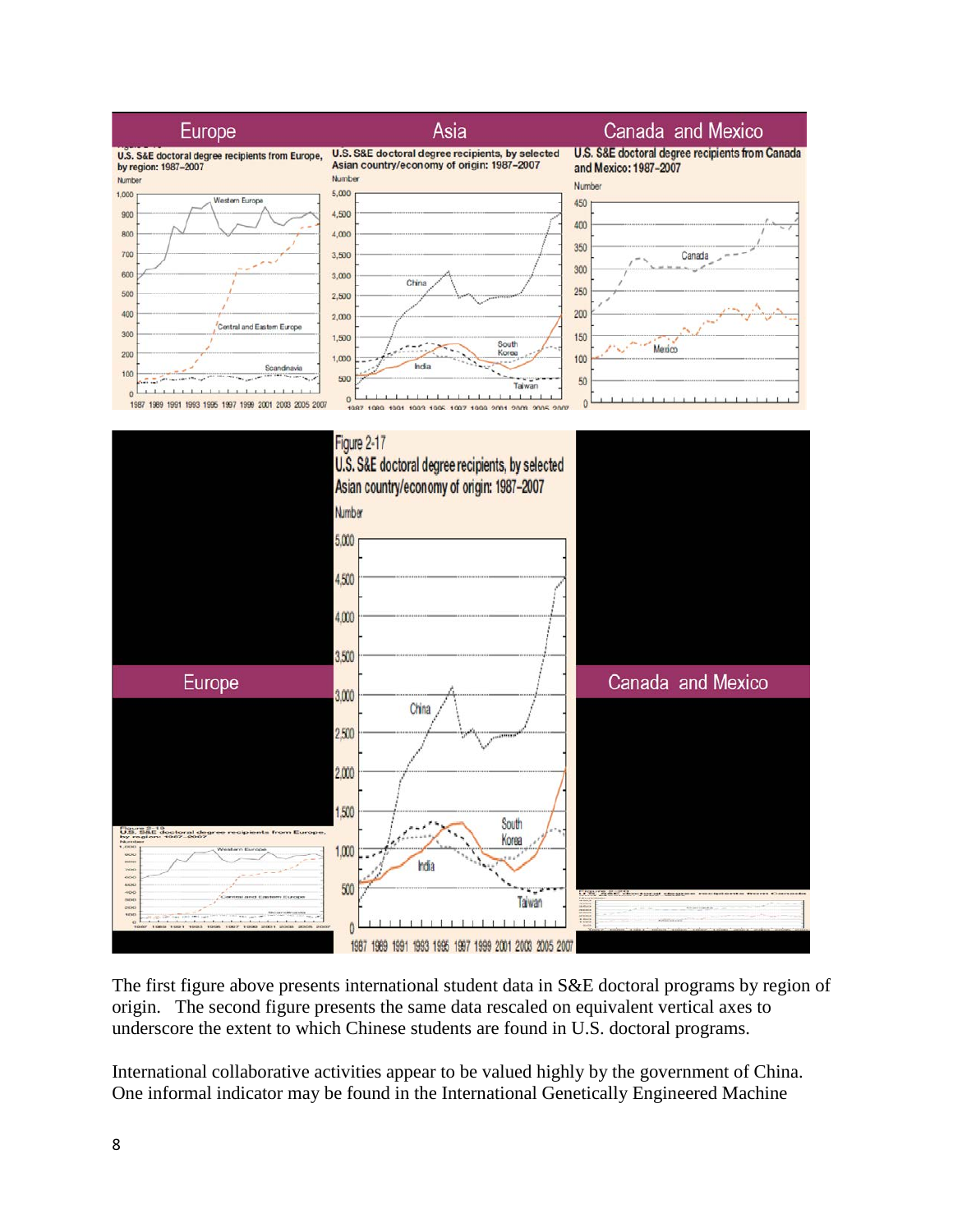Competition (iGEM), where the number teams from China increased from 30 out of 230 in 2013 to [6](#page-8-0)0 out of 300 in 2016.<sup>6</sup> U.S. partners have structured collaborative relationships to address some risks. For example, the FBI and iGEM have cooperated in developing a biosecurity and biosafety program to reduce the risk of malicious or accidental misuse of biotechnologies. Firms and universities typically take care to protect intellectual property from appropriation, but many firms and academics have failed to take even the most basic precaution of applying for patents in China. Finally, academic researchers and scholarly journals continue to have difficulty defending themselves against fabricated research and clinical data from researchers in all settings including China. The problem of irreproducible results is not unique to the PRC.

**How have these relationships benefited U.S. researchers or advancements in the field? Are there potential collaboration, research and development, exchange opportunities that should be pursued? What challenges remain?**



As the figure above suggests, a high proportion of Chinese students who come to the US for graduate study would like to stay in the U.S. after they secure their degrees. CRISPR inventor Feng Zhang immigrated to the U.S. from China as a child. At present, the U.S. benefits from this combination of education and immigration. Over the longer term, as educational programs, standards of living and research opportunities in China improve and more students choose to return to China, this imbalance favoring U.S. interests will decline. Such was the case with

<span id="page-8-0"></span><sup>-&</sup>lt;br>6 http://igem.org/Team\_List?year=2013 http://igem.org/Team\_Wikis?year=2016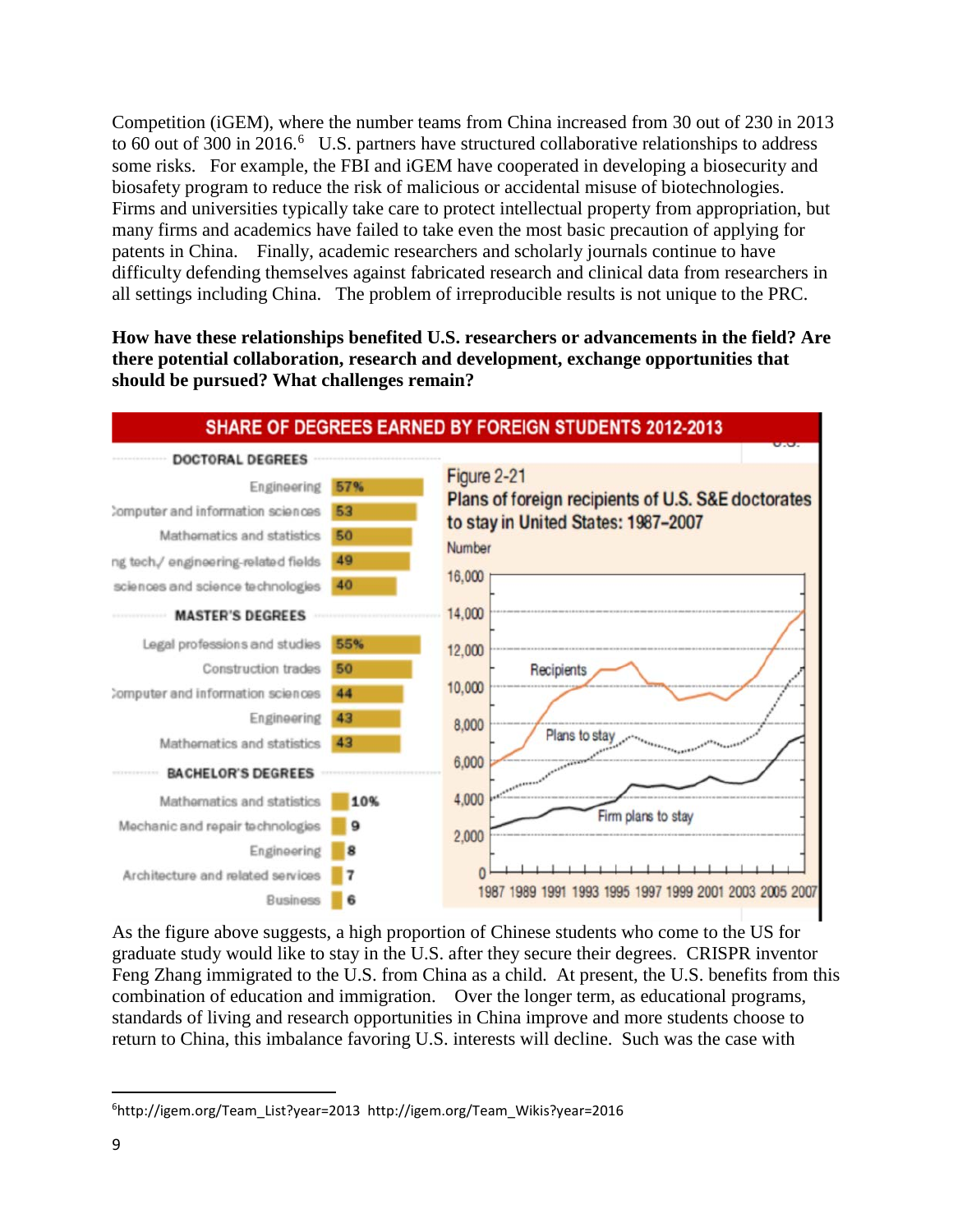Japan, Korea and Taiwan as the proportion of students choosing to stay in the US declined as opportunities at home improved. Such will be the case with China.

### **How will these developments affect U.S. global competitiveness and national security?**

Movement toward technological parity is likely with some effects on U.S. economic competitiveness and national security. The current preeminence of American biotechnology will decline as domestic Chinese capacity increases and as technology diffuses from the U.S. to China. The effects of these developments on U.S. competitiveness and security are complex.

The central issue is the extent to which superiority in biotechnology translates into market power and political power. This is not an area where cornering markets or forming cartels is viable. No country including China and the U.S. will be able to dominate biotechnology. The ability to do first rate biological engineering is diffusing rapidly from the U.S. to many other countries including China. This is most evident in the iGEM competition, with its exponential growth in numbers of participants and extraordinary gains in the quality of work. While some view the magnitude of technology transfer as a critical problem, the ease with which biotechnology is moving and developing in many centers suggests that this is not an area where cornering markets or forming cartels is viable. Efforts to exercise market power through collusion to extract rents, through the strategic denial of access to secure political leverage, through the control of strategic inputs into weapons systems seem likely to strengthen incentives for entry. It is difficult-toimpossible to withhold a cure for cancer, a method of producing a fuel, a drought or blight resistant strain of rice or a yeast strain that produces a pharmaceutical. Lasting advantages will be hard to obtain and harder to defend. Technological genies with the potential to address substantial environmental, economic and health problems will proliferate and cannot be captured by any one master. This is the good news.

But the good news on economic effects is the bad news on security effects. If diffusion of relevant skills, technologies and data is a hallmark of emerging biotechnologies, then it will be difficult to check the potential for malevolent or unintentional misuse of advanced biotechnologies by nations, groups or individuals. Potential misuses include the modification of existing pathogens to increase virulence, with H5N1 gain-of-function adjustments as a possible model for other diseases; circumvention of materials controls through synthesis of a listed pathogen; production of controlled substances; and novel threats that I do not wish to discuss in an open hearing. Because advanced biotechnologies cannot be stuffed back in the bottle and will diffuse, addressing potential security risks is a wicked difficult problem.[7](#page-9-0)

<span id="page-9-0"></span> <sup>7</sup> "What rough beast? Synthetic biology, uncertainty, and the future of biosecurity" Gautam Mukunda, Kenneth A. Oye and Scott C. Mohr Politics and the Life Sciences Vol. 28, No. 2 (September 2009), pp. 2-26 [https://www.jstor.org/stable/40587998?seq=1#page\\_scan\\_tab\\_contents;](https://www.jstor.org/stable/40587998?seq=1#page_scan_tab_contents) "On Regulating Gene Drives" KA Oye, K Esvelt et al, Science 08 Aug 2014: Vol. 345, Issue 6197, pp. 626-628 DOI:

<sup>10.1126/</sup>science.125428[7http://science.sciencemag.org/content/345/6197/626;](http://science.sciencemag.org/content/345/6197/626) "On Regulating Home Brew Opiates" KA Oye, C Lawson, T Bubela, Nature 18 May 2015 [http://www.nature.com/news/drugs-regulate-home](http://www.nature.com/news/drugs-regulate-home-brew-opiates-1.17563)[brew-opiates-1.17563](http://www.nature.com/news/drugs-regulate-home-brew-opiates-1.17563)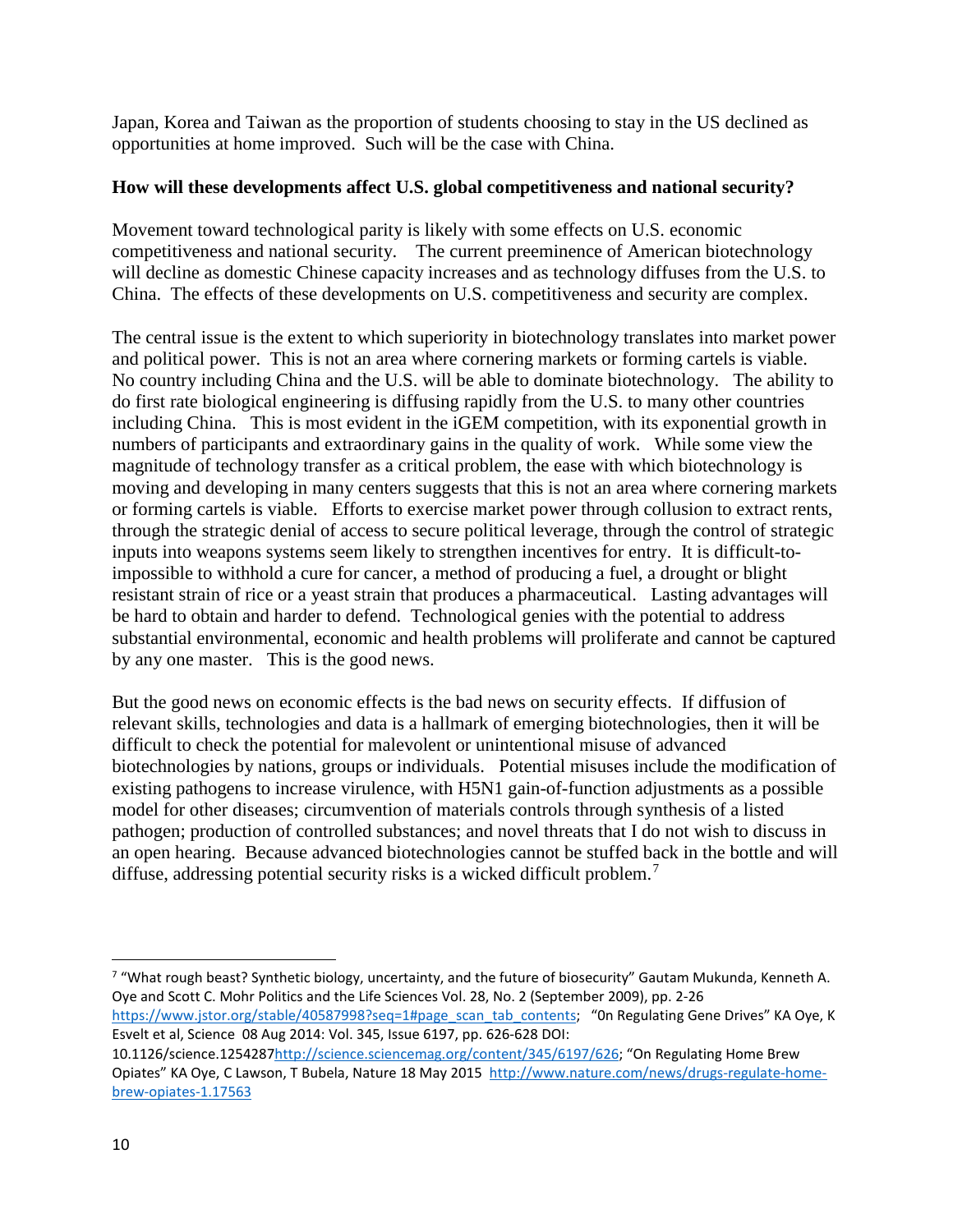# **Section III: U.S. Policy Options**

The U.S. current enjoys significant advantages relative to China in terms of clusters of innovation, the openness of U.S. educational and research systems, and continuing utilization of talents of international students. The options offered below include policies that the U.S. should take to strengthen these advantages and wrong actions that the U.S. should avoid to avoid weakening these advantages.

### **A. Do – Recommended Policies**

A1. Enhance data access and sharing while protecting privacy: At present, U.S. development of advanced therapeutics is impeded by limits on effective access to genomic, phenotypic and health care records and by the side effects of privacy protections on ability to curate data. The U.S. should consider adopting an "opt out" system modelled on Finland to enable more effective utilization and curation of data for purposes of medical research.<sup>[8](#page-10-0)</sup> Considerations should be given to international pooling of data to enhance medical research.

A2. Address Security Commons Problems: The U.S. should expand current activities and initiatives directed at strengthening international norms and conventions that prohibit malicious misuse of biotechnologies, including the US Department of State Biosecurity Engagement Program, expand the institutional capacity of the UN Biological Weapons Convention, enlarge FBI programs with iGEM, and strengthen the Australia Group Guidelines with explicit attention to drawing China into the Australia Group.

A3. Address Environmental Commons Problems: The U.S. should expand current activities and initiatives directed at generating early information on potential environmental benefits and risks and fostering national actions and international agreements to mitigate risks.

A4. Address Pharmaceutical Licensing Problems: To improve management of safety and efficacy over the life cycle of drugs and to improve competition in smaller-and-smaller treatment groups, the U.S. should move toward adaptive pathways in pharmaceuticals licensing, based on FDA experience with Breakthrough Product Designation and accelerated approval and with Health Canada and European Medicines Agency experience with adaptive licensing pilots.

A5. Expand Research Funding for Fundamental Research: DARPA, IARPA, NIH, DOE and NSF funding for applications of synthetic biology should continue with expansion of funding for the development of fundamental tools and methods and for work to assess environmental, security and safety risks. This should include strengthening and expanding the USDA-FDA-EPA BRAG program.

<span id="page-10-0"></span><sup>&</sup>lt;sup>8</sup> "The next frontier: Fostering innovation by improving health data access and utilization," KA Oye et al, Clinical Pharmacology and Therapeutics, 10 September 2015 [http://onlinelibrary.wiley.com/doi/10.1002/cpt.191/abstract.](http://onlinelibrary.wiley.com/doi/10.1002/cpt.191/abstract)